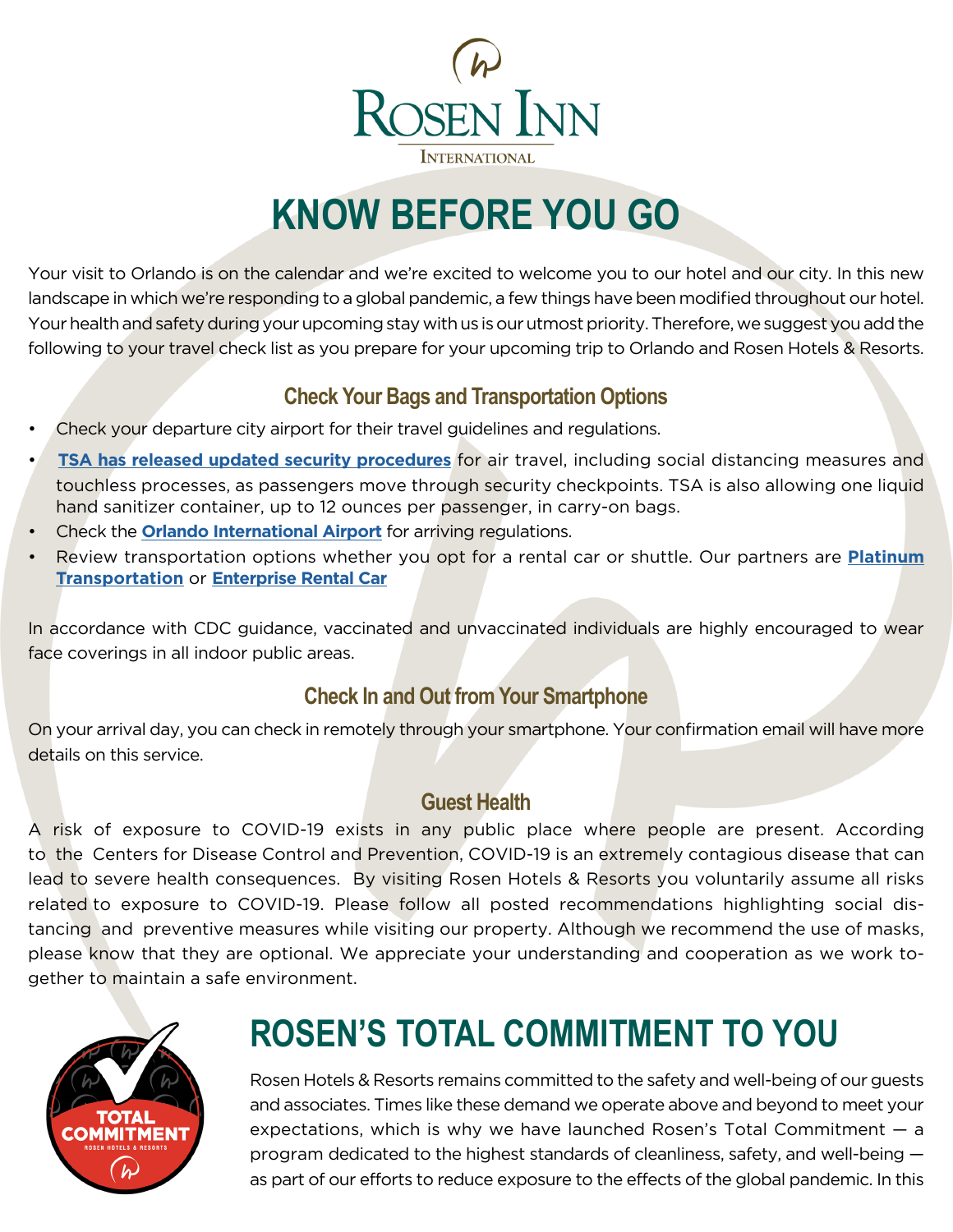endeavor, experts from our company's nationally recognized RosenCare® healthcare program have partnered with a specially appointed task force to develop stringent health and safety measures that expand on our company's already superior level of hygiene and cleanliness.

## **RELAXATION REDEFINED**

All of our recreational facilities have implemented additional measures or elevated existing protocols to ensure we meet your expectations. The fitness center (if the hotel has one) asks guest to disinfect equipment after each use.

- The fitness center (if the hotel has one) asks guest to disinfect equipment after each use.
- The spas at Rosen Centre and Rosen Shingle Creek highly encourage reservations.
- Shingle Creek Golf Club at Rosen Shingle Creek offers contactless payment options at the Golf Shop

## **FLEXIBLE MEETINGS AND GATHERINGS**

If you're attending a meeting, we have plenty of room to accommodate social distancing and ease your crowding concerns.

- Meeting room sets can provide social distancing based on group requests and space availability.
- Banquet service standards and processes can be altered based on group preferences and availability.
- Both virtual and on-site meeting planning is available. We can accommodate on-site planning while following appropriate physical distancing protocols.

If you're planning on attending a conference, event, or meeting at the Orange County Convention Center, **[click here to review their latest guidelines](https://www.occc.net/coronavirus)**.

Our commitment to the safety and well-being of our guests and associates will remain at the heart of our service to you. Please contact the hotel front desk should there be any further information you need to prepare for your upcoming visit. We value your support and look forward to your upcoming stay.

## **MEDICAL SERVICES**

#### **Where Can I Receive PCR/COVID Testing?**

Off-site testing is available at several locations near all Rosen hotels. Some medical providers below may have telehealth options. Please contact the clinic for information on how to request the test and for current turnaround time.

> **[The Medical Concierge](https://www.tsa.gov/coronavirus)**  1-855-932-5252

**[CareSpot Urgent Care – Orlando Health](https://www.carespot.com/our-response-to-covid-19/)**  407-581-9672